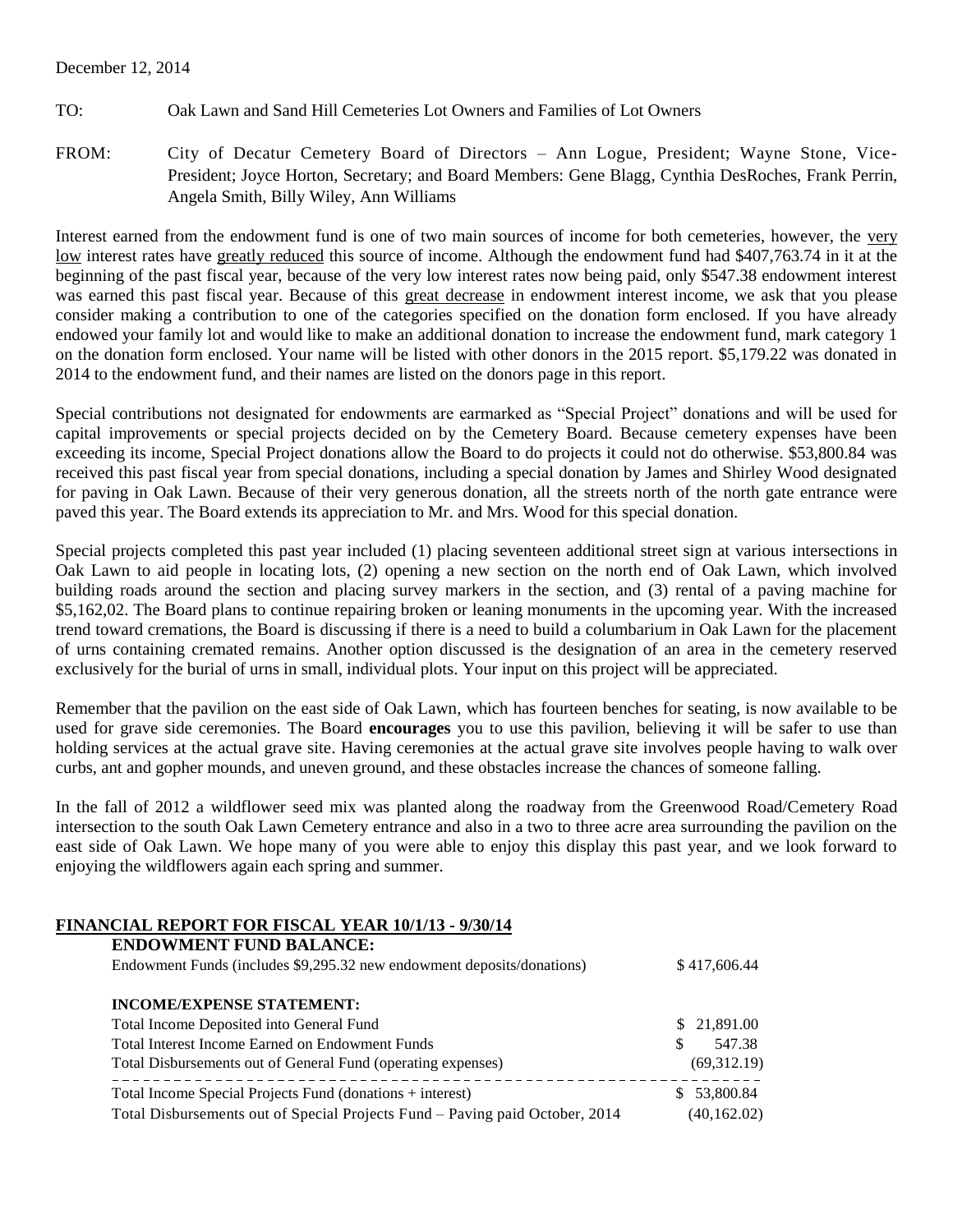## **DECATUR CEMETERY BOARD 2014 SUMMARY REPORT**

Both Oak Lawn Cemetery and Sand Hill Cemetery are part of a single municipal cemetery system operated by the City of Decatur. The Board is appointed annually by the Decatur City Council and is under City supervision. Its financial operations are managed by the City. The Board meets bimonthly, in the odd-numbered months, on the second Monday, at the City Hall at 10:00 a.m. Meetings are open to all lot owners.

**SALE OF GRAVE SPACES** - The price of burial plots is the same in both cemeteries. The current price is \$500.00 for each grave space, which includes a perpetual care fee to provide upkeep of the space. Lots can be purchased from Joyce Horton or Chet Niblett. The phone number for Decatur Cemetery Board is 940-627-3980.

**MAINTENANCE/UPKEEP FEES** - Because of the great decrease in income from endowment interest, it is very important that each family who has a lot in Oak Lawn or Sand Hill makes sure their family lot is being taken care of by either paying yearly dues or by paying the required amount to provide perpetual care for the lot.

(1) For all lot owners who purchased lots prior to 1984 and who have not endowed their lot, annual dues are required for upkeep of lots. The \$10.00 minimum, payable in January of each year, will provide upkeep for up to five grave spaces with \$2.00 added for each additional space.

(2) Lot owners who purchased lots prior to 1984 may choose to endow their lots instead of paying annual membership dues. The \$125.00 minimum will provide upkeep for up to five grave spaces with \$25.00 added for each additional space. The money is placed in a perpetual care fund, also known as the endowment fund. Only the interest earned from the endowment fund can be used for general operating expenses. Endowments deposited into the endowment fund cannot be used.

**NEW REGULATIONS** - Because of the challenges presented in keeping a cemetery the size of Oak Lawn maintained, **special regulations were adopted in 2010 to improve the efficiency in maintaining both cemeteries**. Whereas in the past the Cemetery Board has been more lenient concerning enforcement of rules and guidelines in place, it has become necessary to begin enforcing all Rules and Regulations. Trees, shrubs, benches, toys, fencing, statues, excessive flower arrangements and other items interfere with the mowing, with some of these items posing a potential safety hazard for the mowing crew. All deeds state that ownership of a lot is subject to all rules in place at the time of purchase and also subject to all rules which the Board puts into place at a later date. A list of some of the Rules and Regulations in effect are included on a separate page in this 2014 report. **A complete list of the rules**, as well as other information about the cemeteries, **can be viewed on the ["decaturtx.org"](http://decaturtx.org/) website** by typing "Cemetery" in the search box on the website's home page. This Cemetery page on the City's website just went online in November, 2014, so please visit it.

**MEMORIAL FUND** - A memorial fund was established by the Board for those wishing to contribute to the memory of a friend or loved one. A card will be sent to the family informing them of the memorial gift. The names of those who made memorial donations in 2014 are listed with other donors in this report.

**2014 CEMETERY OPERATION** – Both Oak Lawn and Sand Hill Cemeteries are maintained by private mowing firms. Oak Lawn was mowed numerous times by the mowing firm winning the low bid annual contract of \$44,311.56. In the past fiscal year Sand Hill was mowed seven times at \$375.00 per mowing. We appreciate the assistance provided by the City's crews who worked at Oak Lawn throughout the year providing routine services including trimming trees and shrubs, removing trash, adding dirt to graves needing maintenance, and spraying grass killer around curbs and monuments to eliminate the need for weed-eating.

Besides mowing expenses, other cemetery expenses include insurance and taxes on cemetery property, purchase of dirt to fill in graves (\$740.00 for four loads), rental of portable restrooms at Oak Lawn (\$98.66 per 28-day rental), providing water at Oak Lawn for those needing to water flowers/trees, monthly telephone bill for cemetery office and other office expenses, and upkeep on the secretary's house/office owned by the Cemetery Board.

In order to maintain contact information for lots in our cemeteries, we ask for your assistance by sending us the names and addresses of any of your adult children, siblings, or other family members who currently are not on our mailing list. Since the day-by-day cemetery expenditures have been greatly exceeding the cemetery's income, donations to the Special Projects Fund, either as regular donations or memorials, are very important in helping the Board to plan extra or special projects. Special projects completed in 2014 are listed on page 1 of this report. A special thanks to those who made donations to the Cemetery in 2014 and whose names are listed on the "Donors" page in this report.